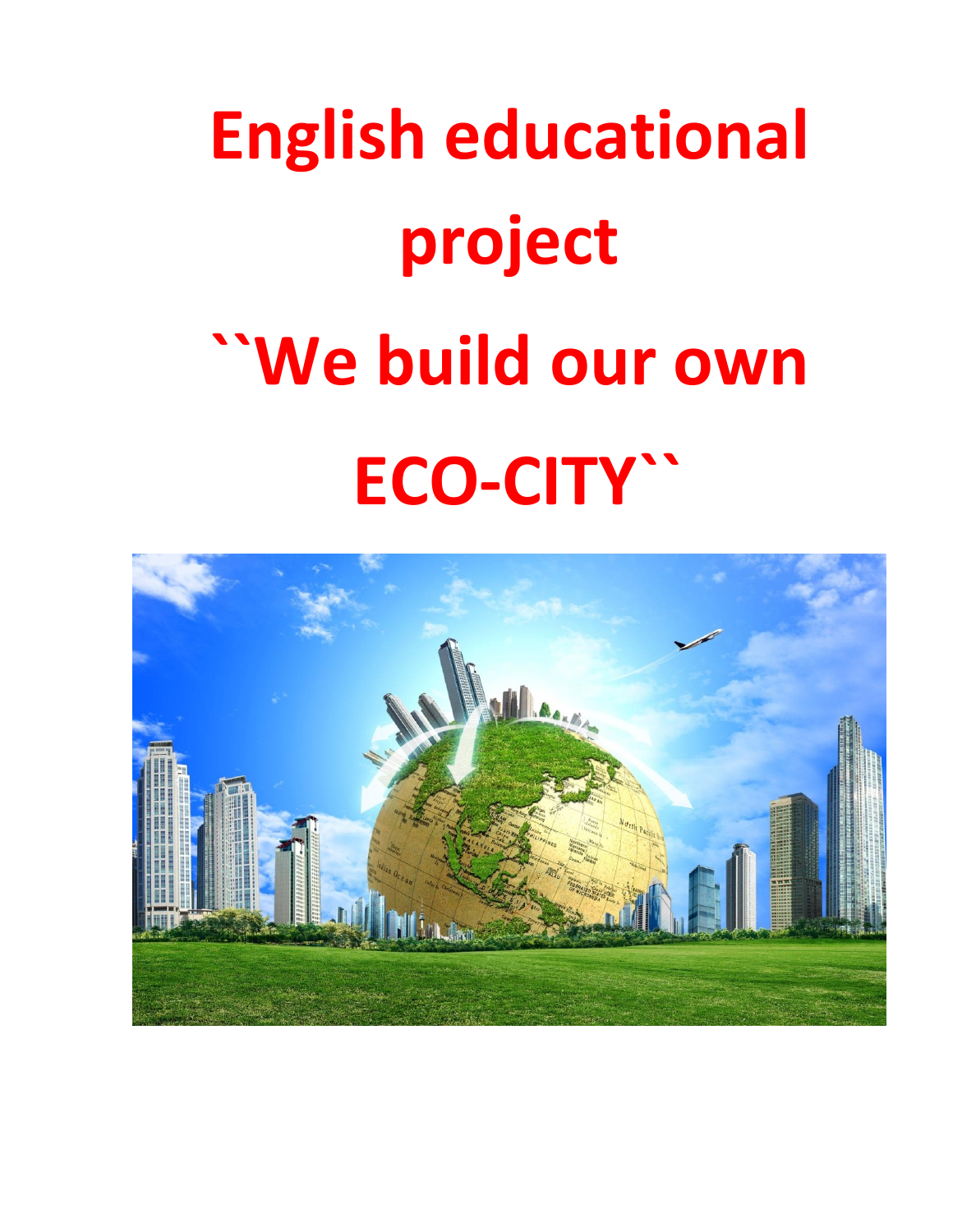- **Project coordinator: Natalia Bratko, English teacher of Kyiv school No 152**
- **Subject: English**
- **Created for ages 10-11**
- **Time required for the project: 5 weeks**
- **O** Interdisciplinary connections: **English, History, Computer Science, Ecology, Sociology**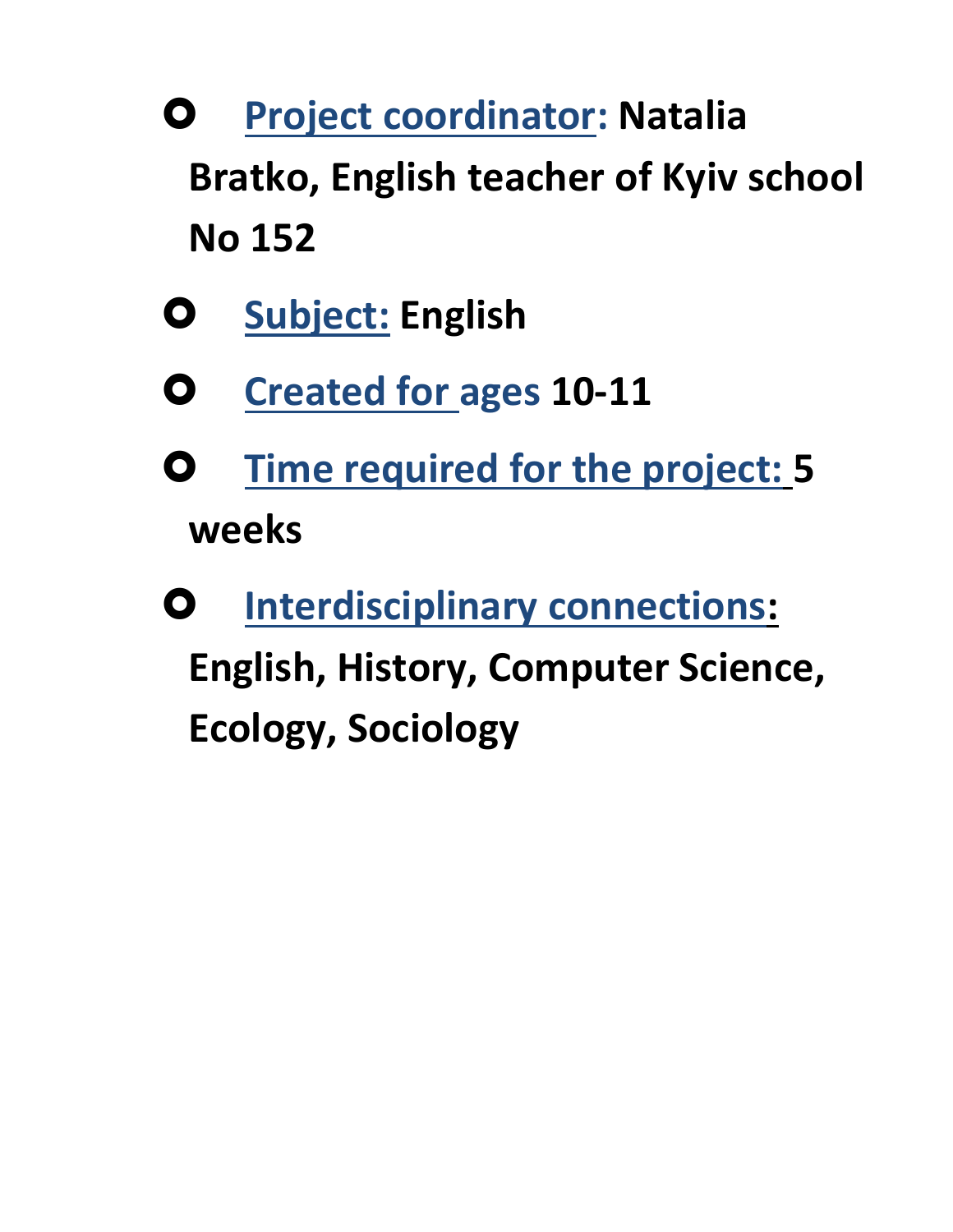#### **A Brief Description of the Project**

#### **and Expected Results**

**Educational project « We build our own ECO-CITY » is for 5 form students. They will start with the investigation of wonders and ecological problems in Kyiv, explore about attitude to environmental issues. Students are going to find out if it is important solve the problem of pollution. They will learn the international experience of other countries in the sphere of ecological problems that Ukraine can borrow. Also students are going to search the information in the Internet and conduct surveys. They will create timeline, advertising scrap-album, report and paper and videoslogans. They are going to present their results in the form of theatrical performance. Students will be able to evaluate each other and themselves.**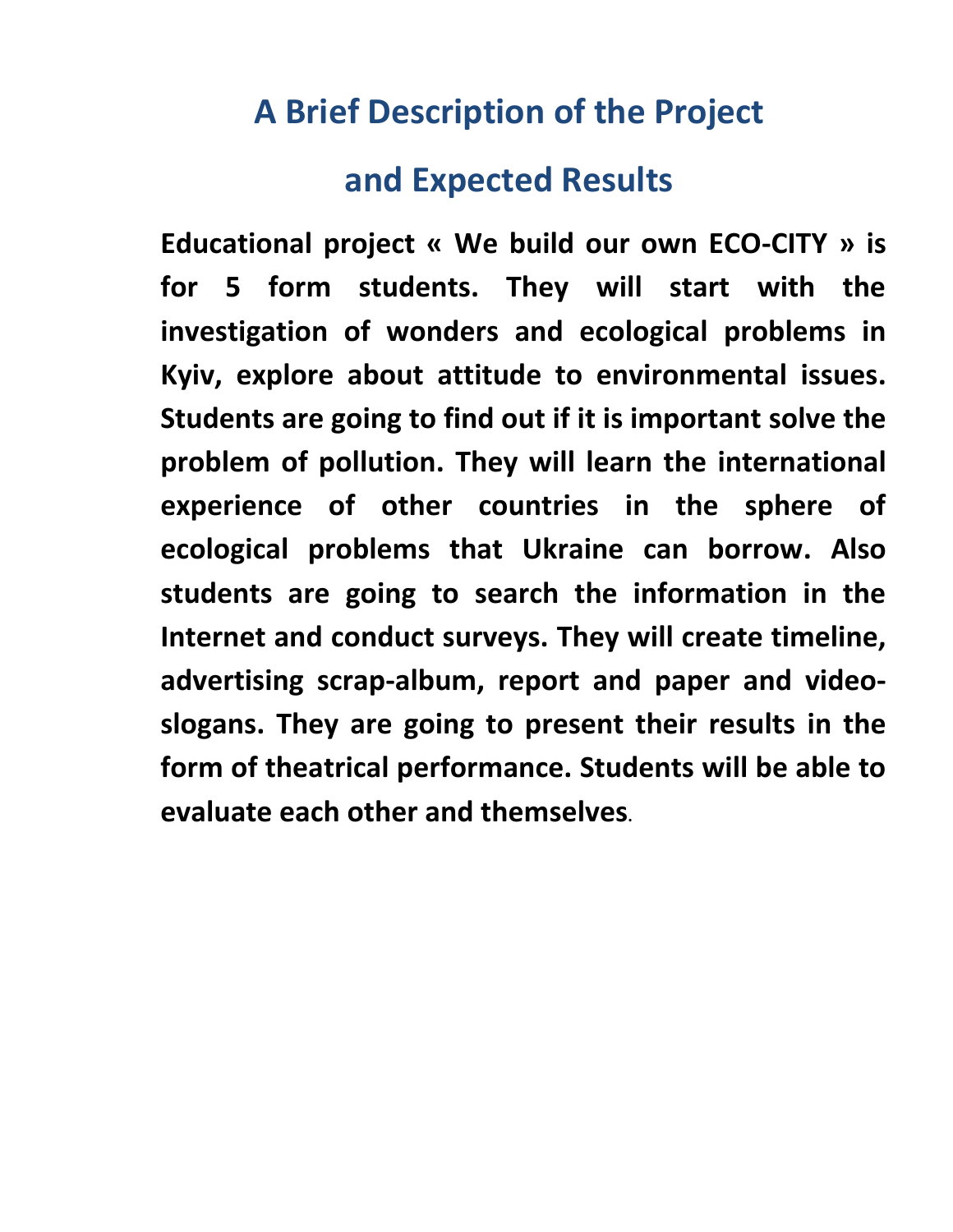#### **Learning Objectives:**

- **Oto develop basic lexical, grammar, stylistic, speaking and writing skills**
- **Oto deepen the knowledge and understanding of the ecological problems in Ukraine,**
- **Oto develop 21 century skills: collaboration, critical thinking, problem solving, creating a situation of success for every student, creativity and ability to modify, developing and analyzing problems, establishing cross-cultural connections with students from other countries.**
- **O** to search the information in the Internet
- **O** to present the results in the form of timeline, **advertising scrap-album, report, video-slogans and blog**
- **to evaluate ideas**
- **Oto promote tolerance between people**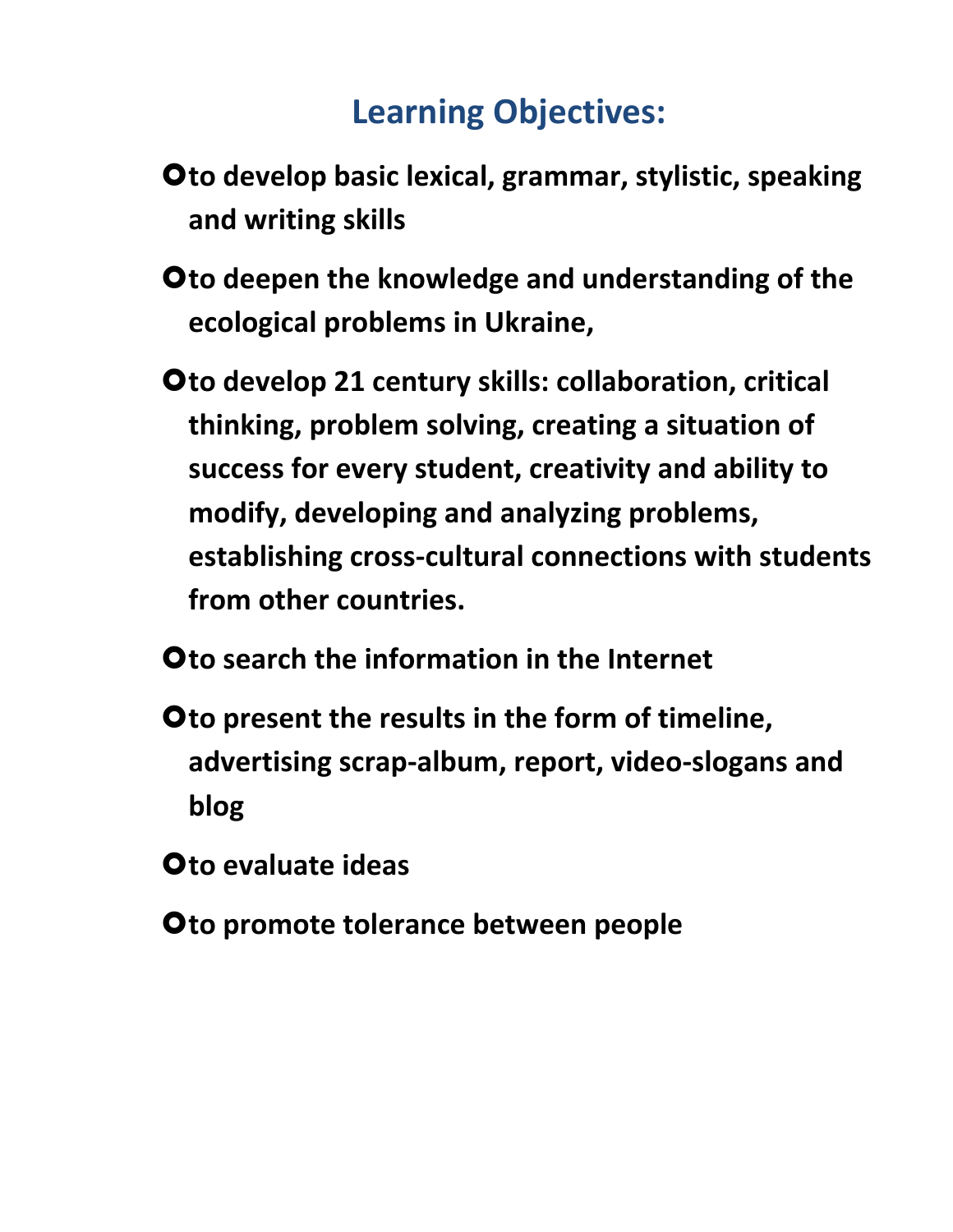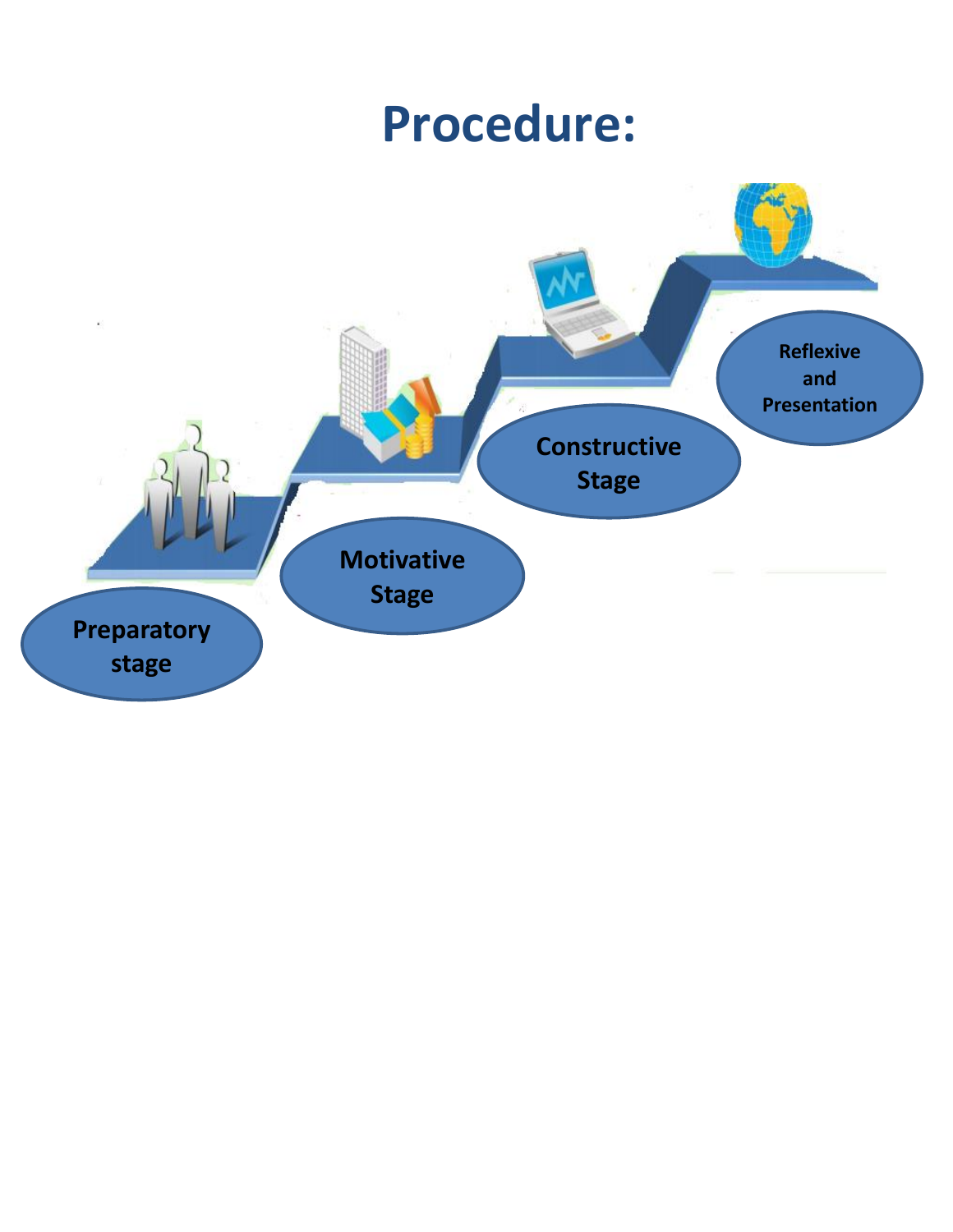#### **Preparatory stage**



**Teacher`s activity**

- **gives the topic of the project and the main objectives,**
- **proves that this theme is very important**
- **prepares the [booklet](http://www.tutorialspoint.com/management_concepts/project_management_methodologies.htm) for parents «Project methods»**
- **gives Key, Thematic and Content questions,**
- **plans the stages of the project**
- **shares the list of useful references**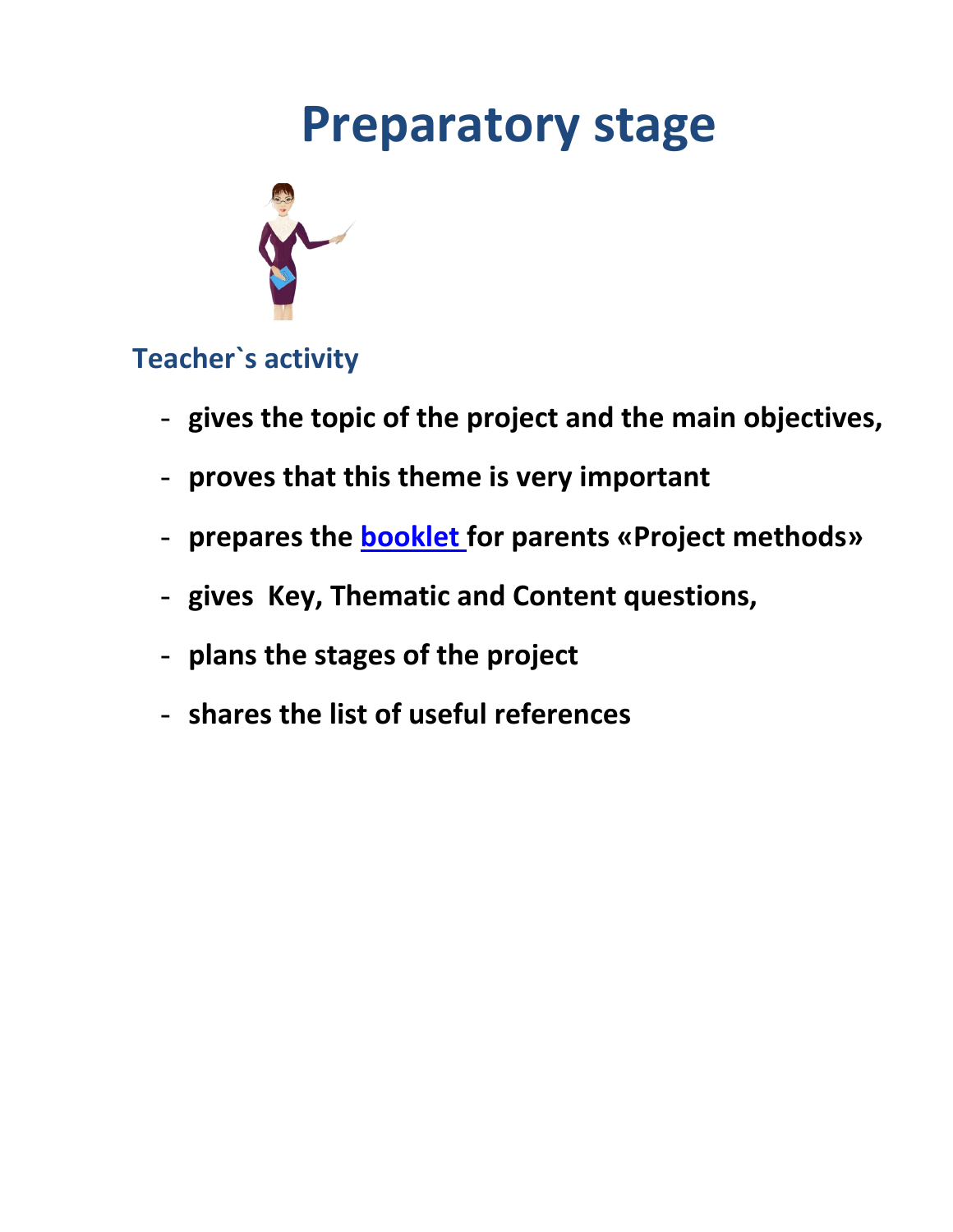#### **Thematic Questions :**

- **What are the main ecological problems in Ukraine?**
- **What valuable experience of other countries can Kyiv borrow?**

#### **Content Questions** :

- **What is Ecology?**
- **What are extinct animals and plants in Kyiv region?**
- **OIs Kyiv a beautiful city?**

#### **Key Question :**

**Is it worth to create our own Eco-City?**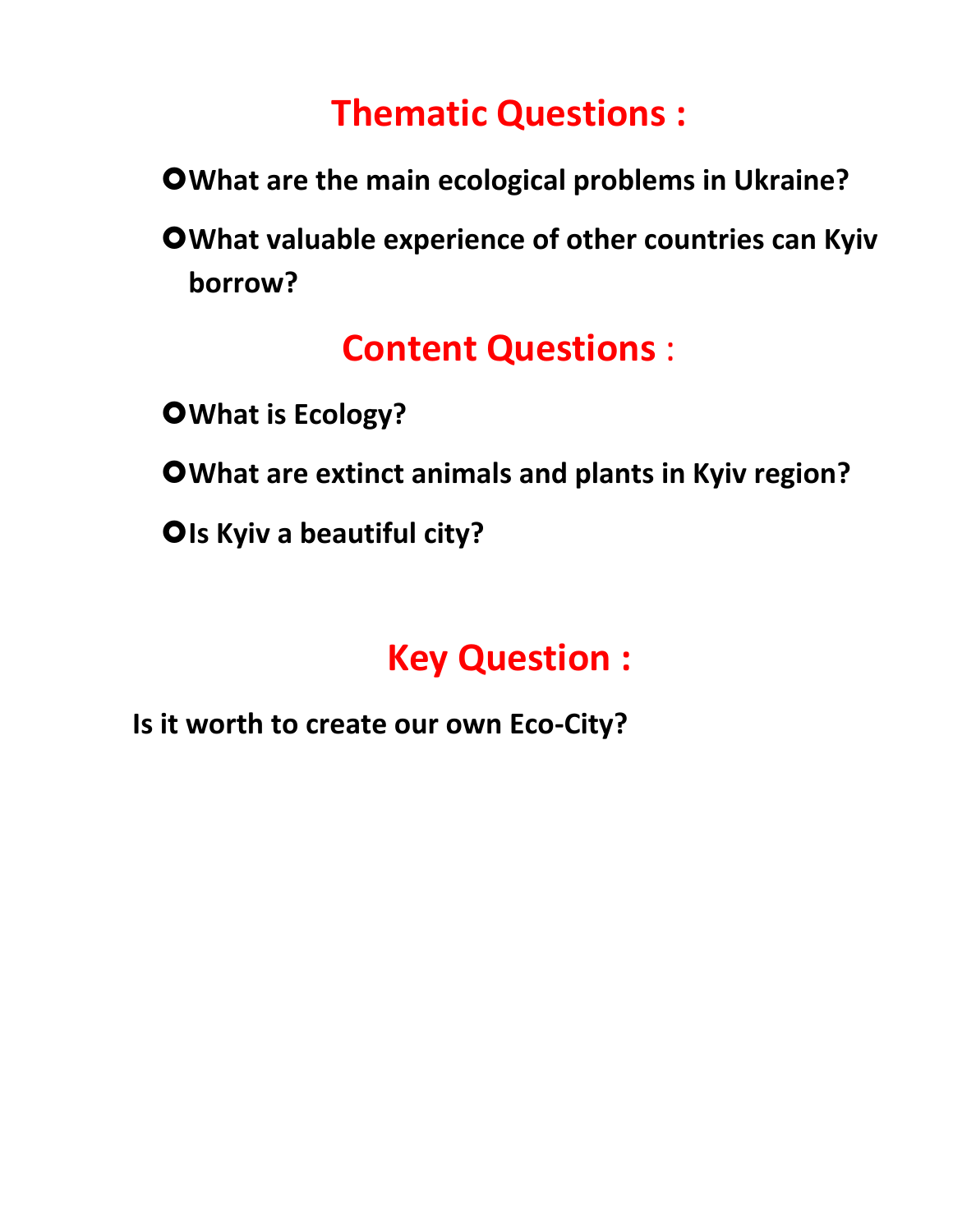### **Motivative Stage**



#### **Teacher`s Activity**

**O** demonstrates the video [«](https://www.youtube.com/watch?v=LYSFlLpXqc8)Save Our Planet[»](https://www.youtube.com/watch?v=LYSFlLpXqc8) [t](https://www.youtube.com/watch?v=LYSFlLpXqc8)o motivate students,

conducts the **[survey](http://learningapps.org/1931851)** [``](http://learningapps.org/1931851) **How environmentally aware are you?``**

- **O** and finds out the level of knowledge on the topic,
- **O** makes her own presentation of project with Key,



Thematic and Content Questions,

#### **Students` Activity**

- **O** discuss the topic of the project,
- O work with teacher's presentation,
- O make 5 groups.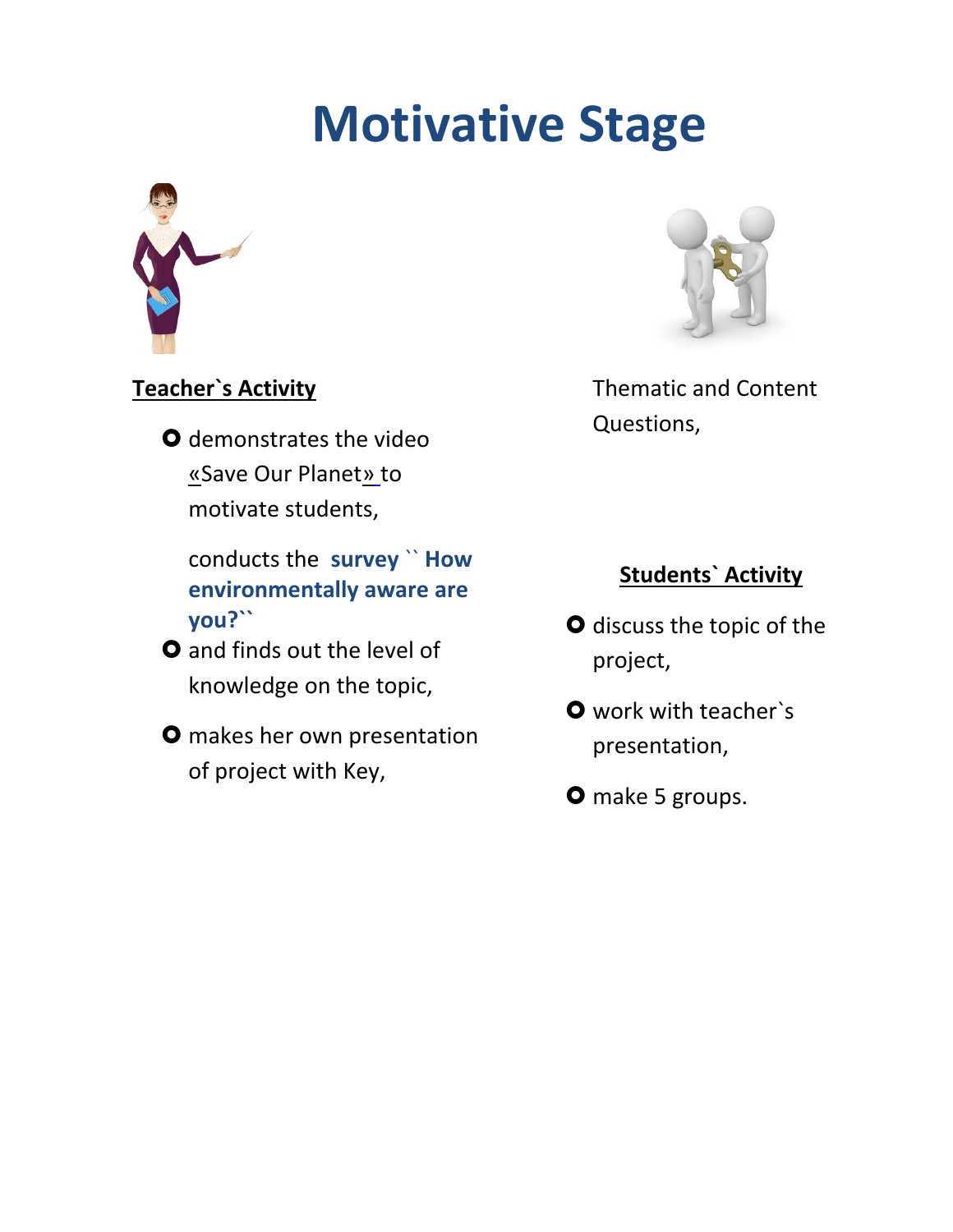#### **Group «Ecologists»**



- **investigates ``Ecological situation in Kyiv ``**
- **Expected result:**

**Poster-timeline ``12 ``green`` steps on the way to ECO-CITY``**

### **Expected result:**

*Poster- timeline``12 ``green`` steps on the way to ECO-CITY``*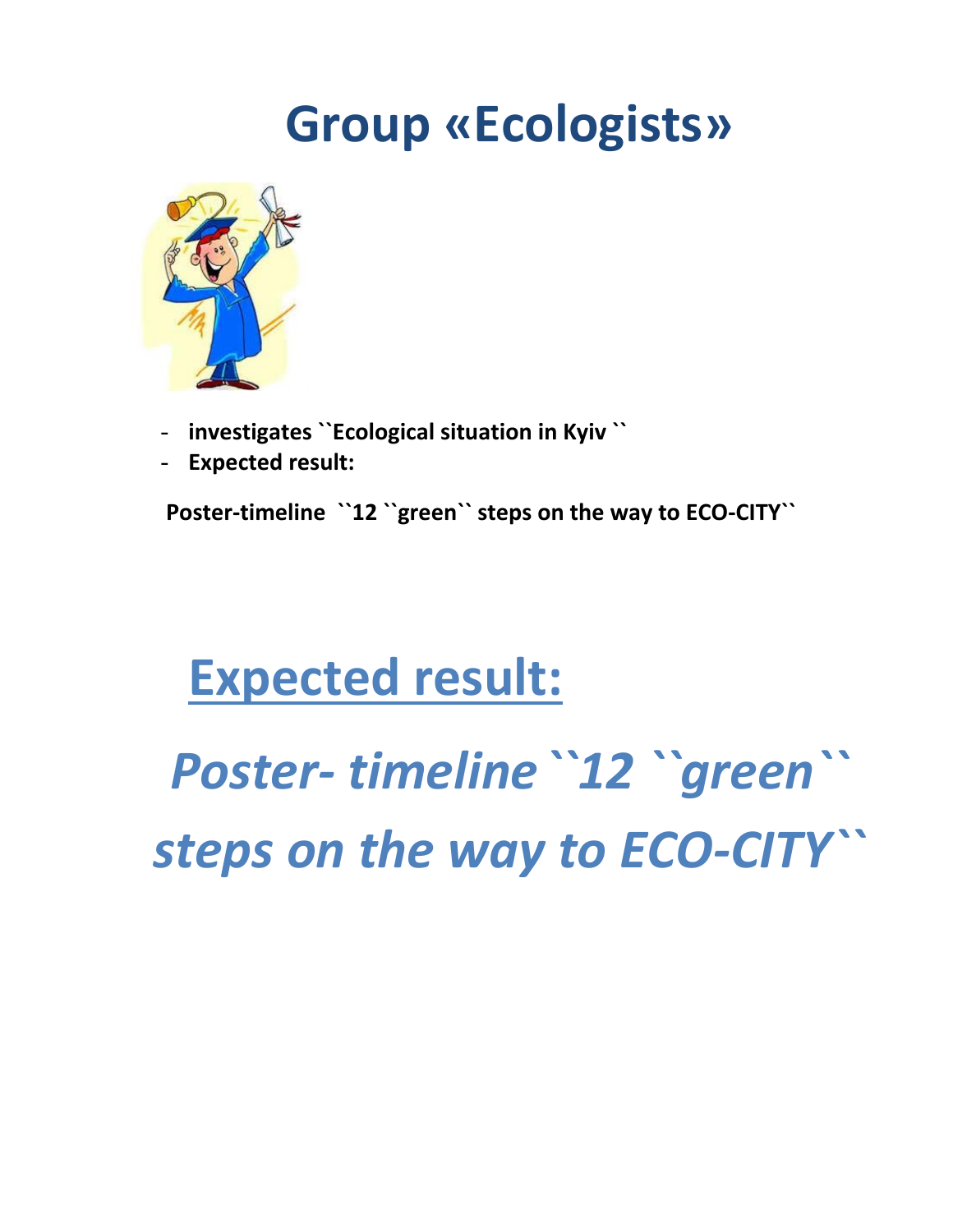## **Group «Advertisers»**



- **explores the things that Kyiv can present to other countries**

## **Expected result:**

*hand-made advertising scrap-album ``Kyiv from different sides``*

#### **Pages:**

- *1. Wonders of Kyiv*
- *2. Ecological problems*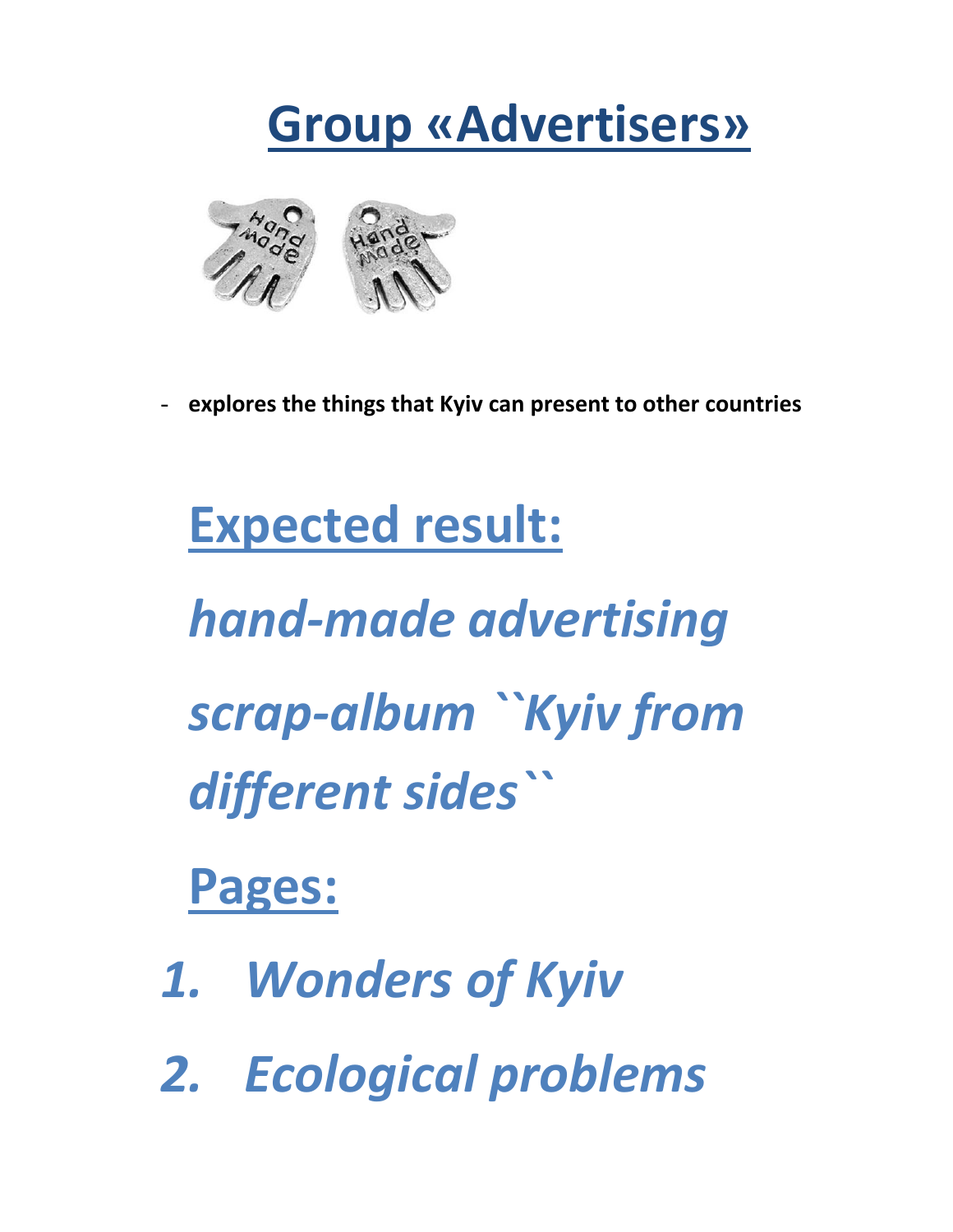### **Group «Sociologists»**



- **conducts the interview** *`` Attitude to environmental issues``*
- **analyzes and presents the results**

## **Expected result:**

- *a sociological graphs*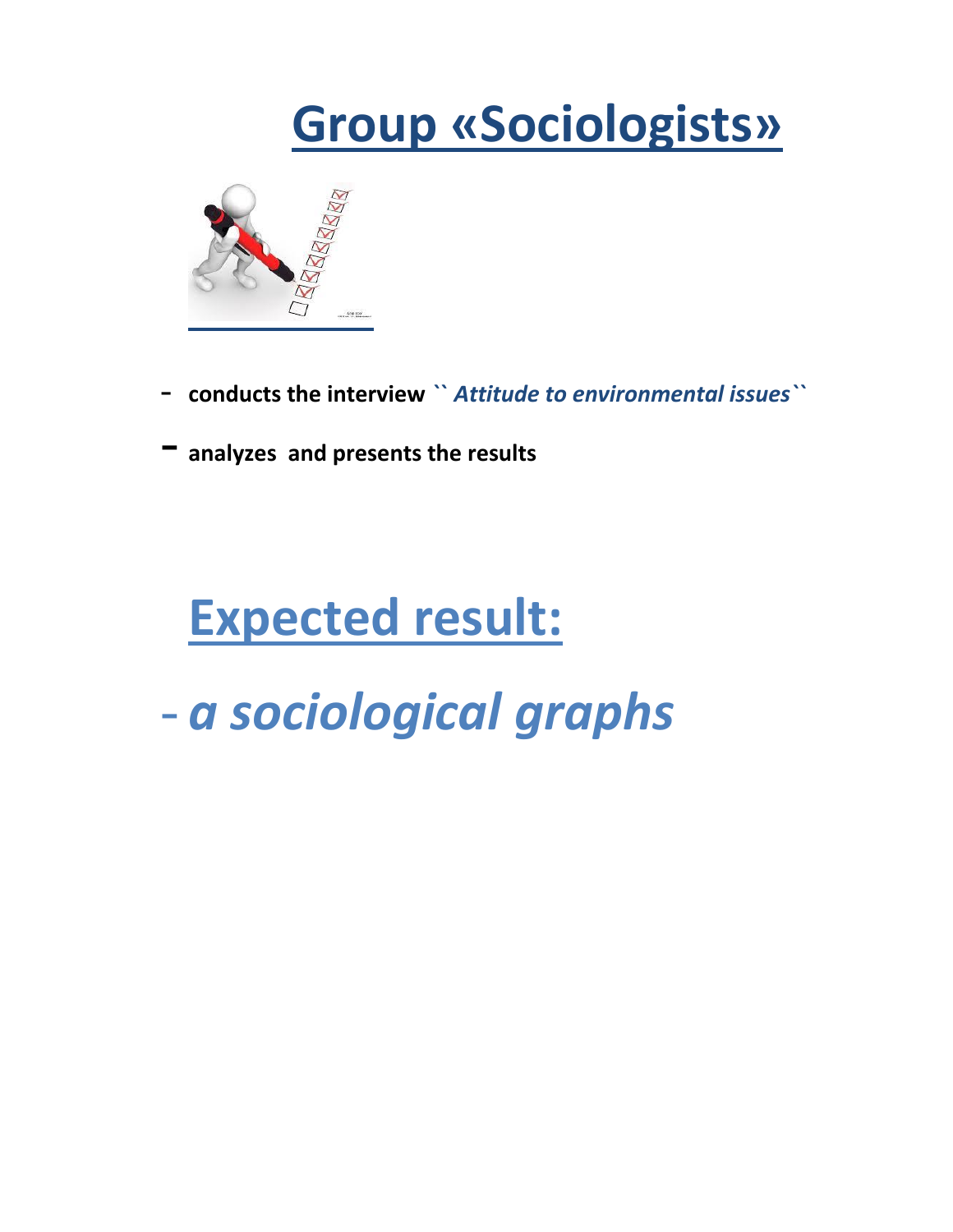## **Group «International**

#### **observers»**



 **explores the international experience of other countries in the sphere of ecological problems that Ukraine can borrow**

## **Expected result:**

## **[the i](http://ukr.segodnya.ua/economics/enews/kakie-strany-bolshe-vseh-pomogayut-ukraine-infografika-555874.html)nfographic [map](http://ukr.segodnya.ua/economics/enews/kakie-strany-bolshe-vseh-pomogayut-ukraine-infografika-555874.html)**

**``International experience of other countries in the sphere of ecological problems that Ukraine can borrow``**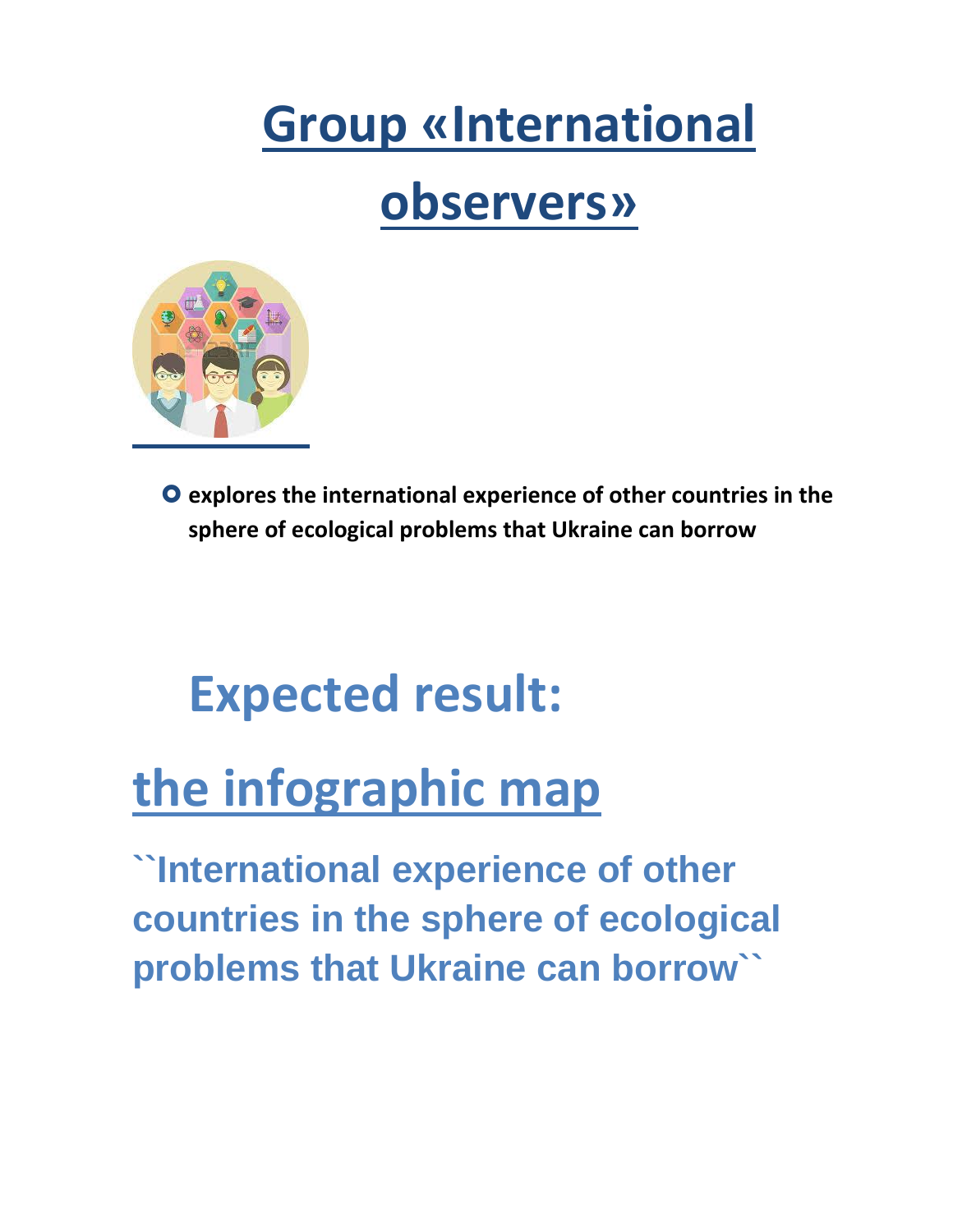## **Group «Eco-Activists»**



- **finds out what the Kyivites have done and what they are going to do for a clean future of their homecity**
- **creates paper and video slogans ``Go Green``.**

### **Expected result:**

## **paper and video-slogans ``Go Green``.**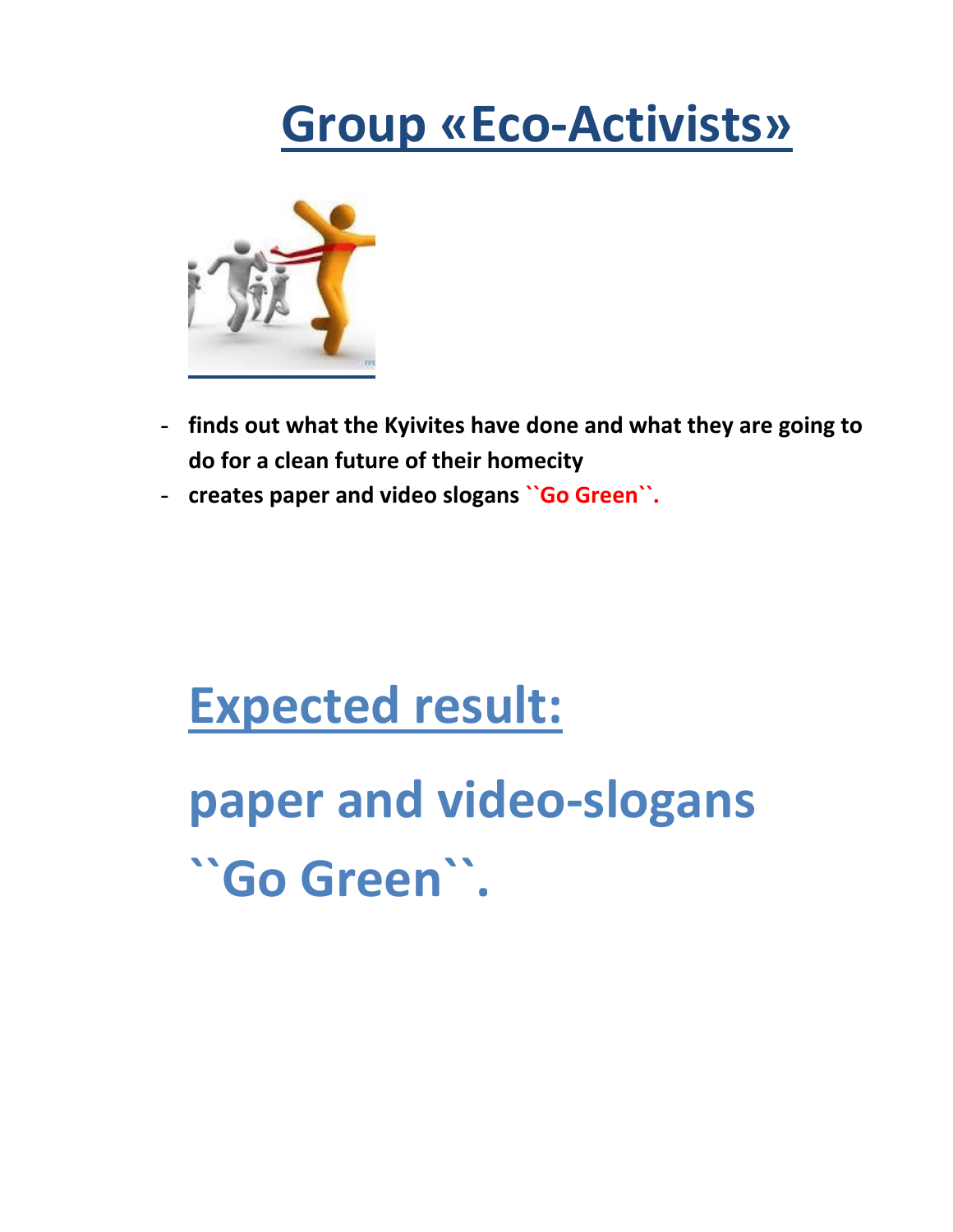# **Constructive**

#### **Stage**



**Teacher`s Activity**

**controls**

**corrects**

**helps**

**explains evaluation criteria**



**Students` Activity**

- **self-assessment**
- **evaluate each other**
- **design work**
- **decide what they didn`t do**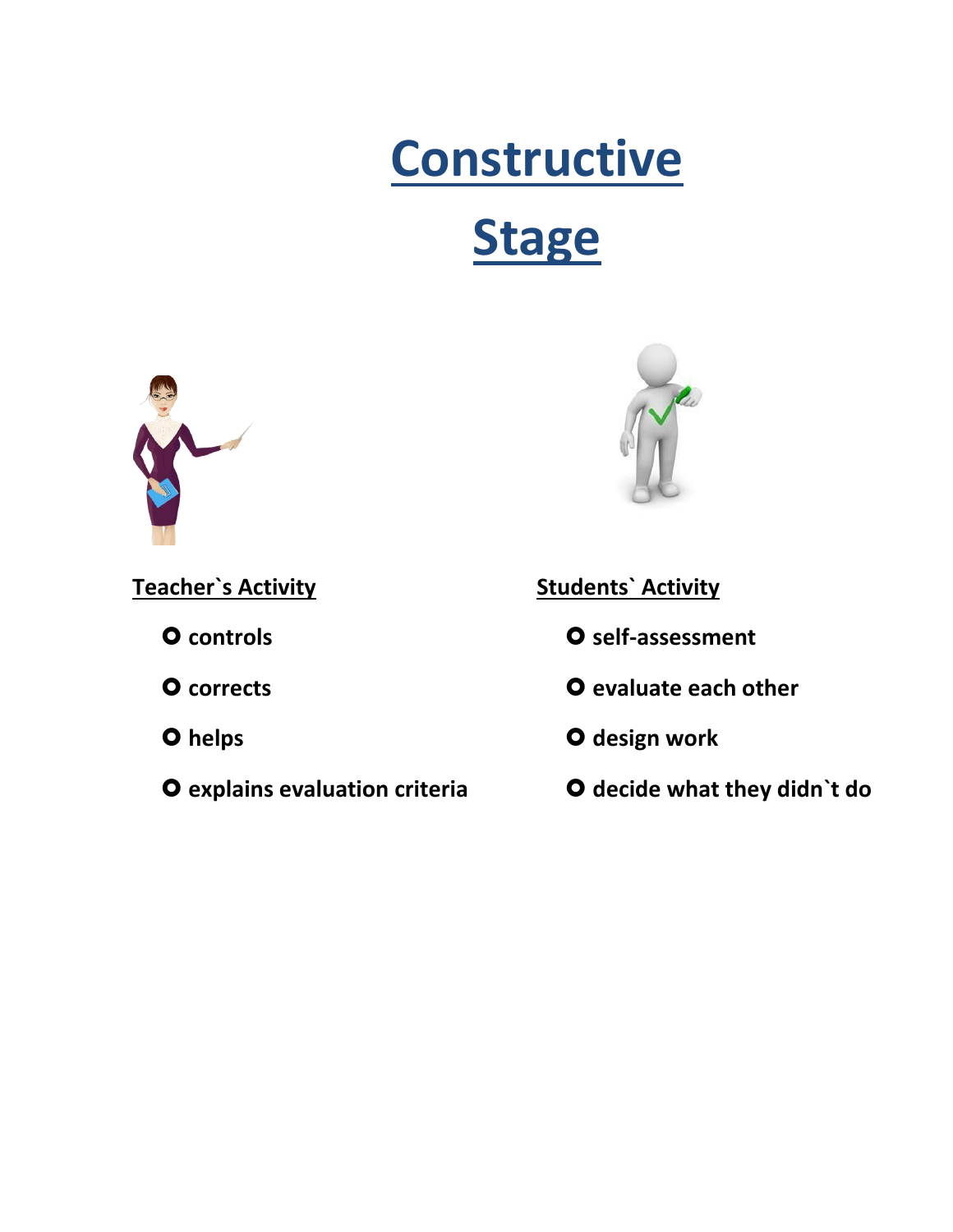## **Presentation**





**Teacher`s Activity**

- **takes part in the collective discussion**
- **evaluates the project**
- **analyzes each member`s activity**
- **Students` Activity**
- **O** present the project
- **answer the teacher`s questions**
- **O** prepare the theatrical **performance**
- **Q** conclusion